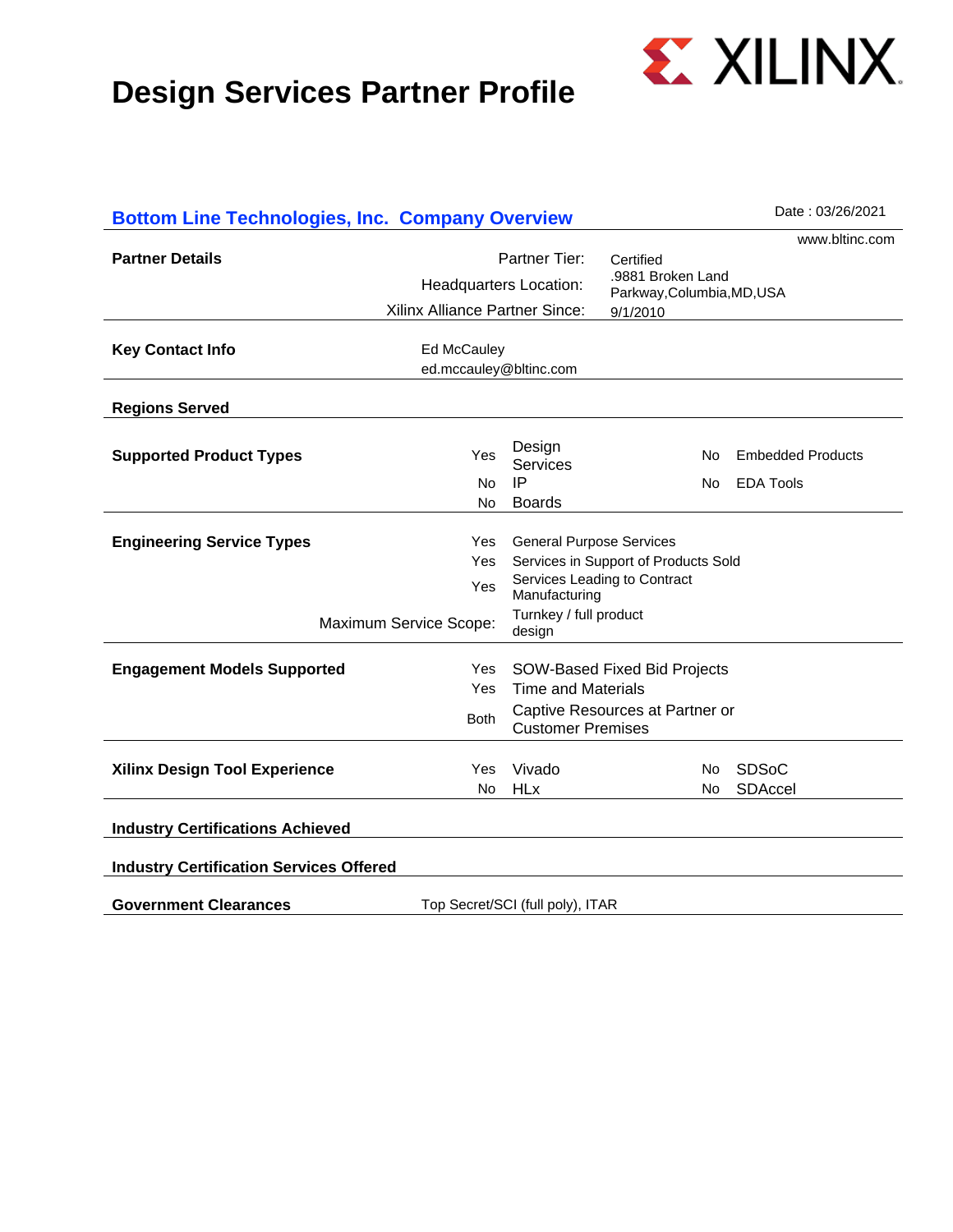

#### **Bottom Line Technologies, Inc. Segment and Application Focus**

| <b>Primary Focus</b>   | Defense/Aerospace                 | <b>Primary Focus</b><br><b>Primary Focus</b><br><b>Primary Focus</b><br><b>Primary Focus</b><br><b>Primary Focus</b><br><b>Primary Focus</b><br><b>Secondary Focus</b><br><b>Primary Focus</b><br><b>Primary Focus</b><br><b>Primary Focus</b> | <b>Homeland Security</b><br><b>Electronic Warfare</b><br><b>ISR</b><br>Space<br>Missiles & Munitions<br><b>Military Avionics</b><br><b>Commercial Avionics</b><br><b>SatComm</b><br><b>Wireless Milcom</b><br>Other A&D                                |
|------------------------|-----------------------------------|------------------------------------------------------------------------------------------------------------------------------------------------------------------------------------------------------------------------------------------------|--------------------------------------------------------------------------------------------------------------------------------------------------------------------------------------------------------------------------------------------------------|
| <b>Secondary Focus</b> | Audio, Video, Broadcast           | Secondary Focus<br>Secondary Focus<br>Secondary Focus<br>Secondary Focus<br>No Focus<br>Secondary Focus<br>Secondary Focus<br>No Focus<br>No Focus                                                                                             | Encoders & Decoders<br><b>Monitors &amp; Projection</b><br>Networking & Converters<br><b>Audio Systems</b><br><b>Video Processing Cards</b><br>Video Conferencing<br><b>Routers and Switches</b><br>Pro Cameras & Camcorders<br><b>Other Broadcast</b> |
| No Focus               | <b>Automotive &amp; Transport</b> | No Focus<br>No Focus<br>No Focus<br>No Focus<br>No Focus                                                                                                                                                                                       | Driver Assist - Camera<br>Driver Assist Radar/LIDAR<br>Driver Info/Infotainment<br><b>Automated Driving</b><br><b>Other Automotive</b>                                                                                                                 |
| No Focus               | <b>Consumer</b>                   | No Focus<br>No Focus<br>No Focus<br>No Focus                                                                                                                                                                                                   | Digital Display<br><b>Drones</b><br><b>Multifunction Printers</b><br><b>Other Consumer</b>                                                                                                                                                             |
| No Focus               | <b>Datacenter</b>                 | No Focus<br>No Focus<br>No Focus                                                                                                                                                                                                               | Storage<br>Compute<br>Networking                                                                                                                                                                                                                       |
| No Focus               | <b>Industrial, Medical</b>        | No Focus<br>No Focus<br>No Focus<br>No Focus<br>No Focus<br>No Focus<br>No Focus                                                                                                                                                               | <b>Motor Control</b><br><b>Industrial Networking</b><br>Surveillance<br>Machine Vision<br>Medical Imaging<br>Medical / Clinical<br>Other ISM                                                                                                           |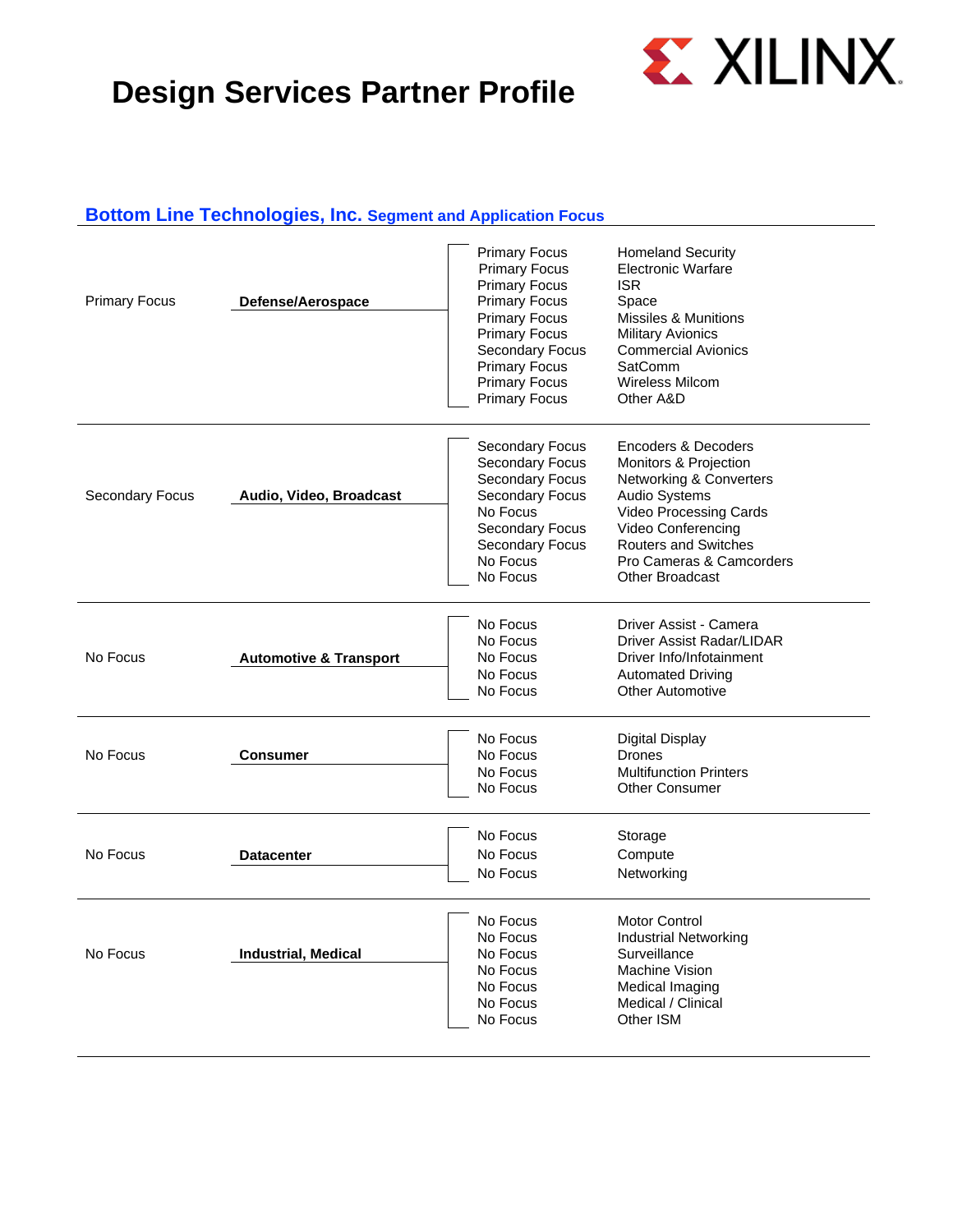

#### **Bottom Line Technologies, Inc. Segment and Application Focus (continued)**

| <b>Primary Focus</b> | No Focus<br><b>Primary Focus</b><br><b>Primary Focus</b><br>Test & Measurement<br><b>Primary Focus</b><br><b>Primary Focus</b><br><b>Primary Focus</b> |                                                                                                                                                     | Simulation / Emulation<br>T & M Instrumentation<br>Semiconductor Test<br><b>Wired Communication Test</b><br><b>Wireless Communications Test</b><br>Other Test & Measurement                                        |
|----------------------|--------------------------------------------------------------------------------------------------------------------------------------------------------|-----------------------------------------------------------------------------------------------------------------------------------------------------|--------------------------------------------------------------------------------------------------------------------------------------------------------------------------------------------------------------------|
| <b>Primary Focus</b> | <b>Wired Comms &amp; Networks</b>                                                                                                                      | No Focus<br>No Focus<br><b>Primary Focus</b><br><b>Primary Focus</b><br>No Focus<br>Secondary Focus<br><b>Primary Focus</b><br><b>Primary Focus</b> | <b>Access Equipment</b><br>Long Haul/Transport<br>Wired Mobile Backhaul<br><b>OTN</b><br><b>Enterprise Equipment</b><br>Ethernet Interlaken Connectivity<br>Packet Processing<br><b>Other Wired Communications</b> |
| <b>Primary Focus</b> | <b>Wireless Comms &amp; Networks</b>                                                                                                                   | <b>Primary Focus</b><br><b>Primary Focus</b><br><b>Primary Focus</b><br><b>Primary Focus</b><br><b>Primary Focus</b>                                | Baseband<br><b>Wireless Backhaul</b><br>Connectivity & Switching<br>Radio<br><b>Other Wireless</b>                                                                                                                 |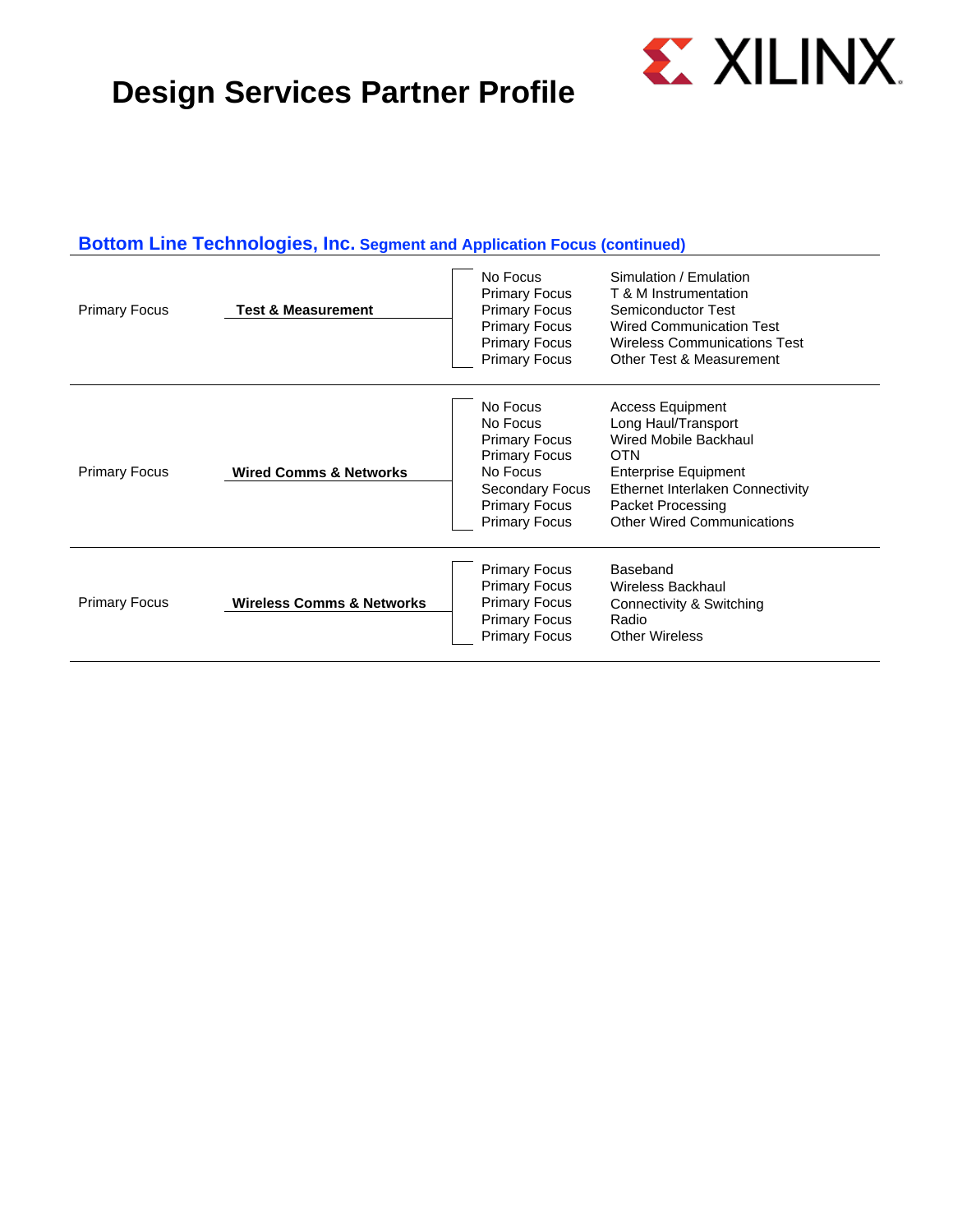

| <b>Design Competencies</b>                                     |                                                           |                                   |
|----------------------------------------------------------------|-----------------------------------------------------------|-----------------------------------|
| <b>System Architecture</b>                                     |                                                           | <b>Primary Focus</b>              |
| <b>RF and Analog Design</b>                                    |                                                           | Secondary<br>Focus                |
| <b>FPGA Design and Integration</b>                             |                                                           | <b>Primary Focus</b>              |
| <b>FPGA Timing Closure</b>                                     |                                                           | <b>Primary Focus</b>              |
| <b>FPGA Design Optimization</b>                                |                                                           | <b>Primary Focus</b>              |
| <b>Signal Integrity Design</b><br>and Analysis                 |                                                           | Secondary<br>Focus                |
|                                                                | Inhouse or Subcontracted:<br><b>Typical Serial Speed:</b> | <b>Both</b>                       |
| <b>PCB Design &amp; Layout</b>                                 |                                                           | <b>Primary Focus</b>              |
|                                                                | Inhouse or Subcontracted:                                 | <b>Both</b>                       |
| <b>Industrial and Mechanical Design</b>                        |                                                           | Secondary<br>Focus                |
|                                                                | Inhouse or Subcontracted:                                 | <b>Both</b>                       |
| <b>Industry Certification and</b><br><b>Compliance Testing</b> |                                                           | No Focus                          |
| <b>Quality and Reliability</b>                                 | Inhouse or Subcontracted:                                 | No Focus                          |
| <b>Testing</b>                                                 |                                                           |                                   |
|                                                                | Inhouse or Subcontracted:                                 |                                   |
| <b>Contract Manufacturing</b>                                  |                                                           | Secondary<br>Focus                |
|                                                                | Inhouse or Subcontracted:                                 | <b>Both</b>                       |
| <b>Digital Signal Processing</b>                               | Max Quantities Supported:                                 | $10.000+$<br><b>Primary Focus</b> |
|                                                                |                                                           |                                   |
| <b>Embedded Processors</b>                                     | <b>Experience:</b>                                        | <b>Primary Focus</b>              |
|                                                                |                                                           |                                   |
| <b>Embedded Porting /</b>                                      | <b>Experience:</b>                                        | <b>Primary Focus</b>              |
| <b>BSP Extension</b>                                           |                                                           |                                   |
|                                                                | OS and RTOS Design Experience:                            |                                   |
| <b>Embedded Application</b>                                    |                                                           | Secondary                         |
| <b>Development</b>                                             |                                                           | Focus                             |